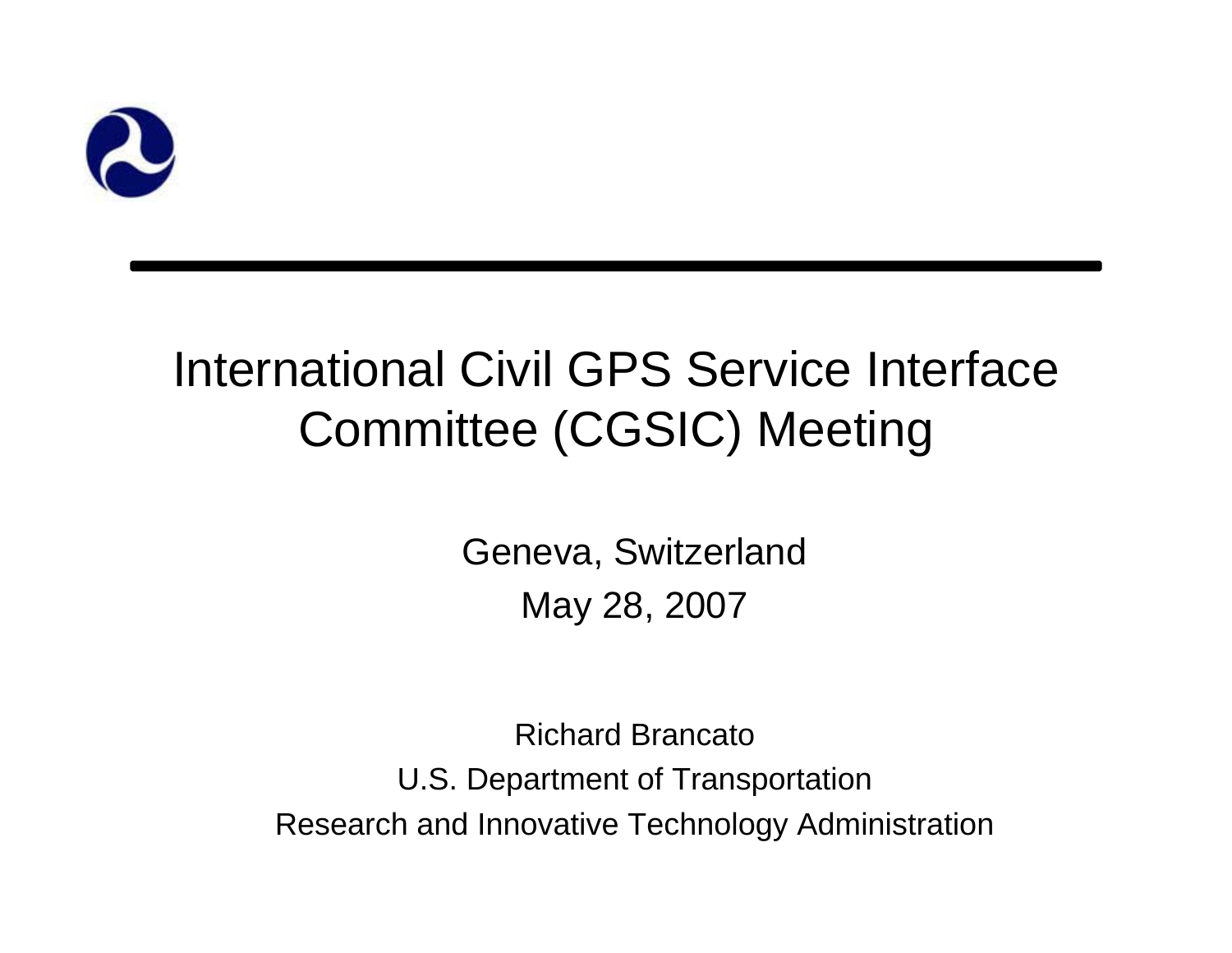

## **Outline**

- U.S. Space-Based Positioning, Navigation and Timing (PNT) Policy activities
- GPS modernization and status update
- U.S. GPS augmentation system updates
- Other PNT activities
- Conclusion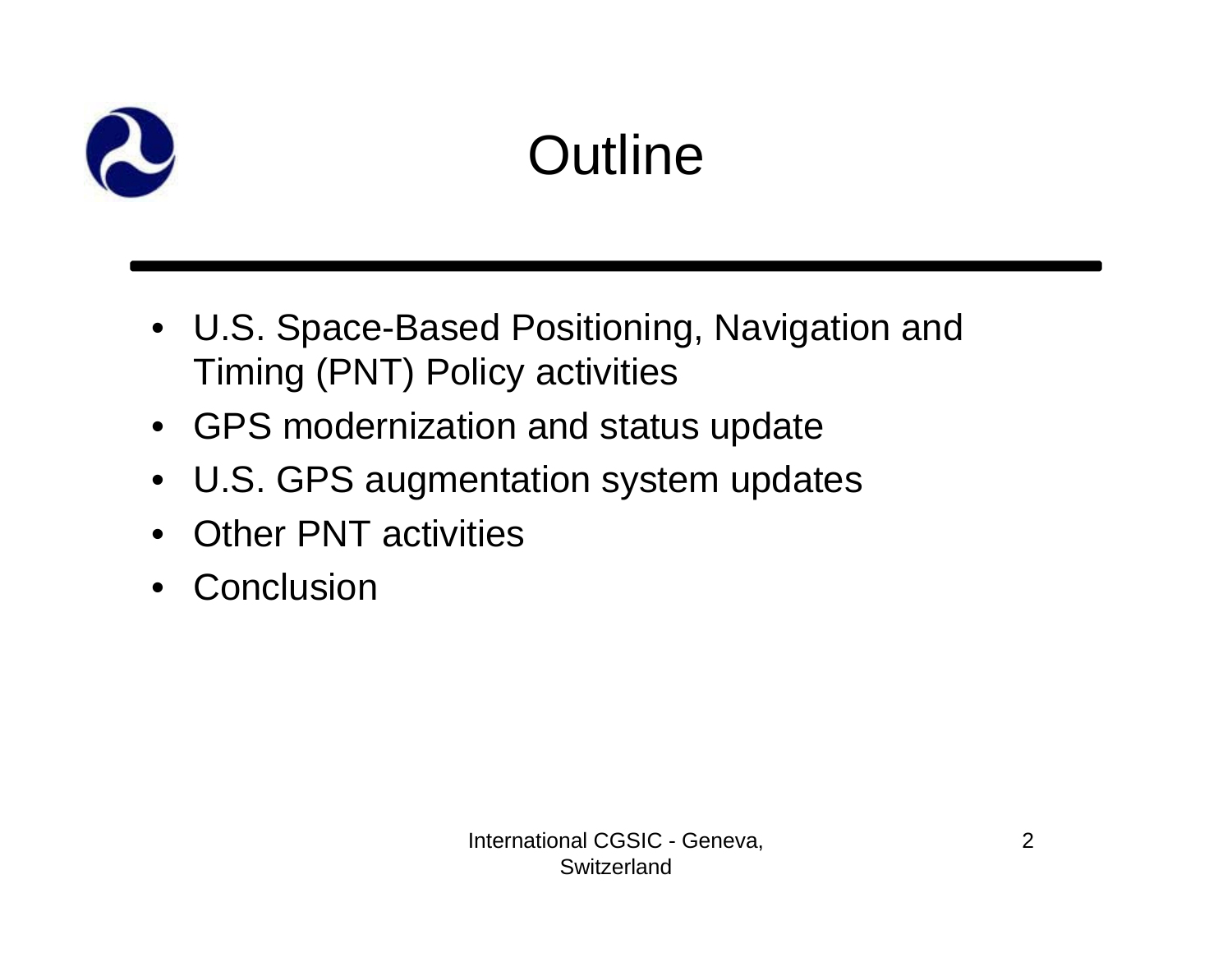

#### U.S. Space-Based PNT Policy Activities

- • National Space-Based PNT Executive Committee formed
	- Co-chaired by Deputy Secretary of Defense Gordon England, and Acting Deputy Secretary of Transportation Thomas Barrett
	- Providing senior guidance to the Executive Branch Departments and Agencies
	- Six meetings conducted since inception
- $\bullet$  National Space-Based PNT Coordination Office established
	- Executive Secretariat for PNT Executive Committee
	- Director: Michael E. Shaw
	- Multiple planning activities and efforts underway
	- U.S. Space-Based PNT 5 Year Plan being developed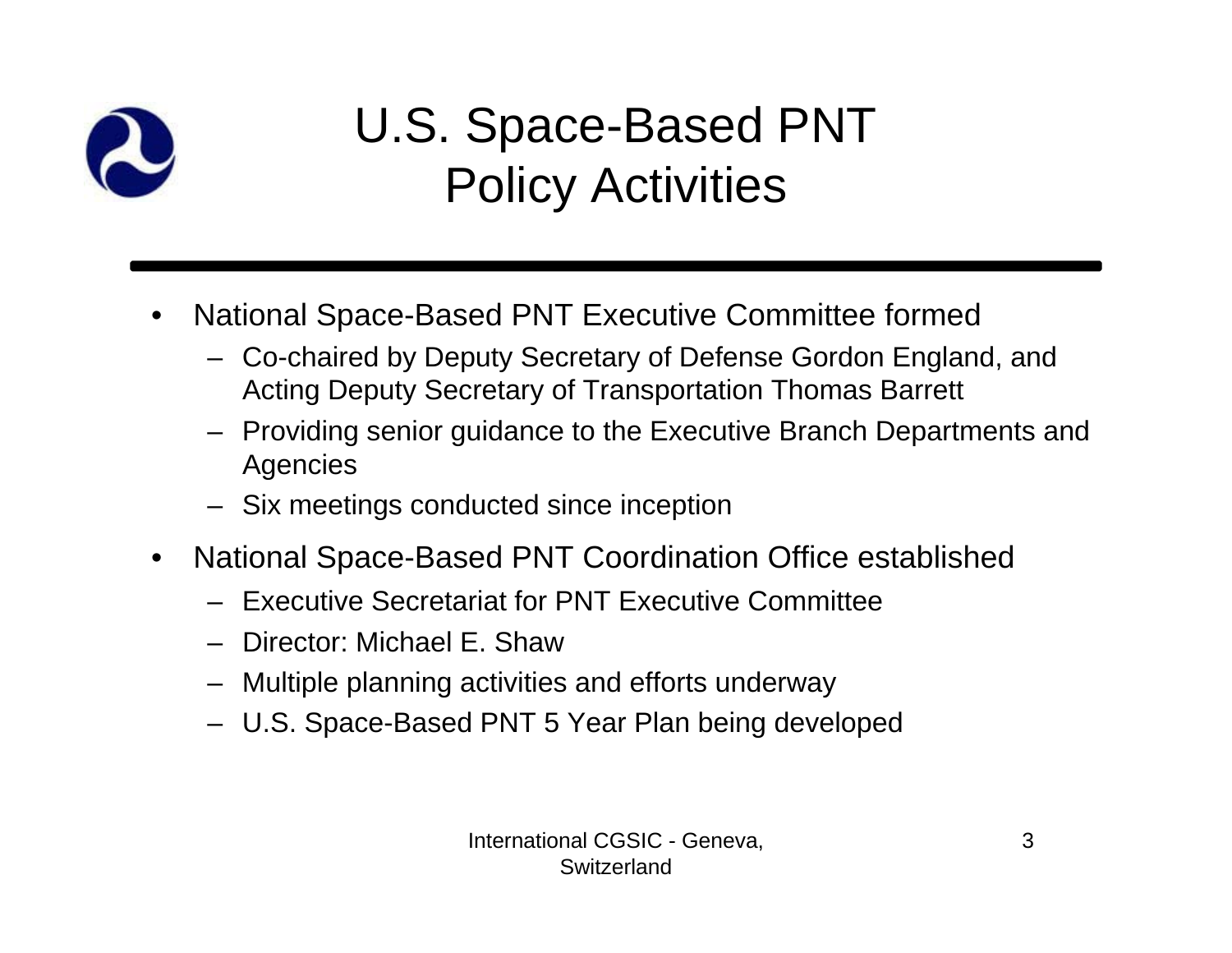#### Aspects of the U.S. Space-Based PNT Policy

- •Increased role of civilian Departments and Agencies
- • **DOT shall provide resources to DoD** for assessment, development, acquisition, implementation, operation, and sustainment of GPS III civil capabilities DOT FY 08 President's Budget for GPS: \$7.2M
- GPS civil signal performance monitoring, augmentations, and *other unique* PNT capabilities will be funded by the *agency or agencies* requiring those services or capabilities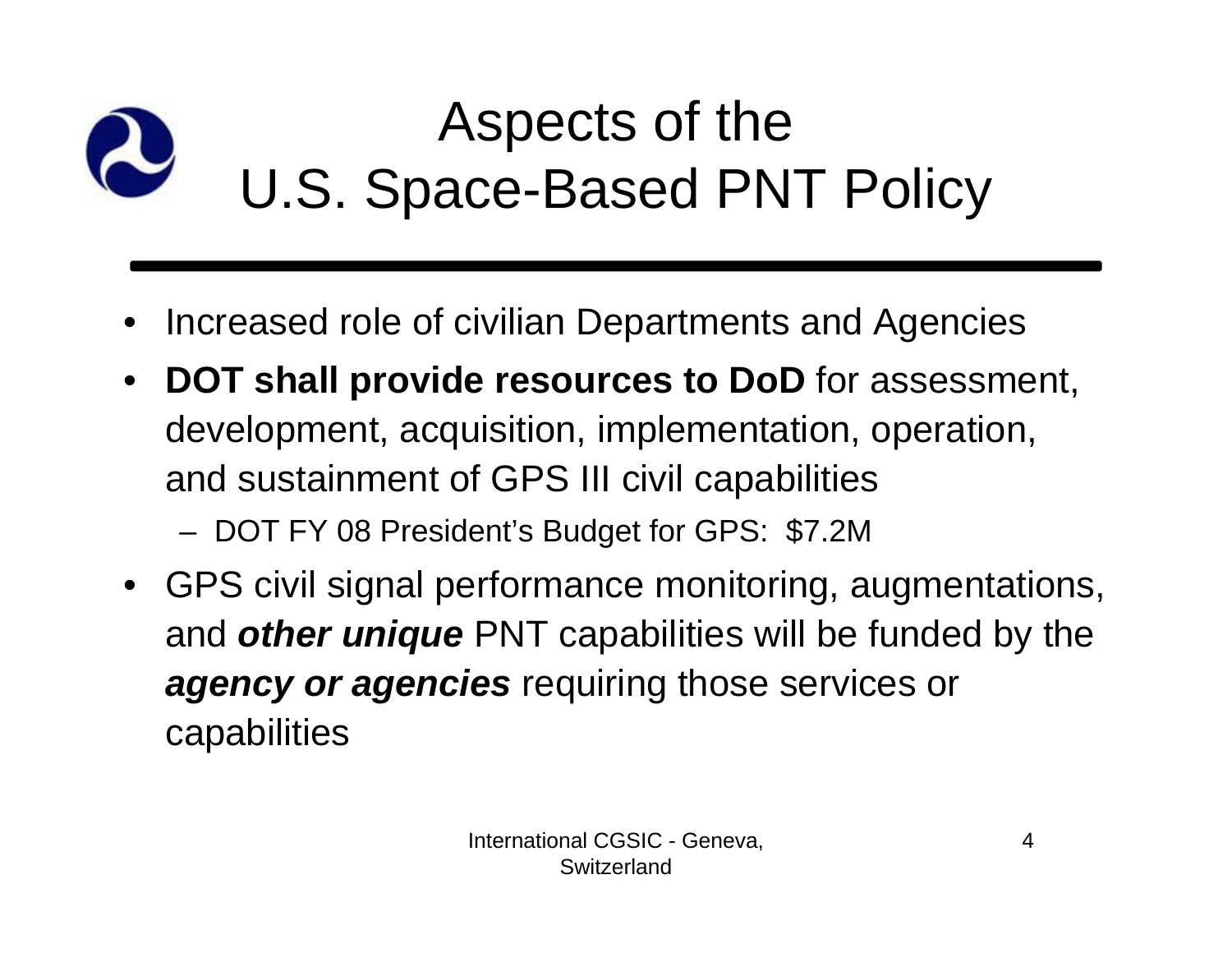

### GPS Modernization

- GPS Modernization continuing
	- All future GPS satellites will transmit both the L1 C/A and the L2C civil signals
	- GPS Block IIF will add the third civil signal (L5)
	- GPS Block III will add the fourth civil signal (L1C)
- GPS IIR-M satellite launches continuing
	- Next launch currently scheduled for August 30, 2007
	- Will add fourth L2C-capable satellite to constellation
- GPS III acquisition
	- Incremental acquisition strategy adopted to reduce risk
	- Source selection activities moving forward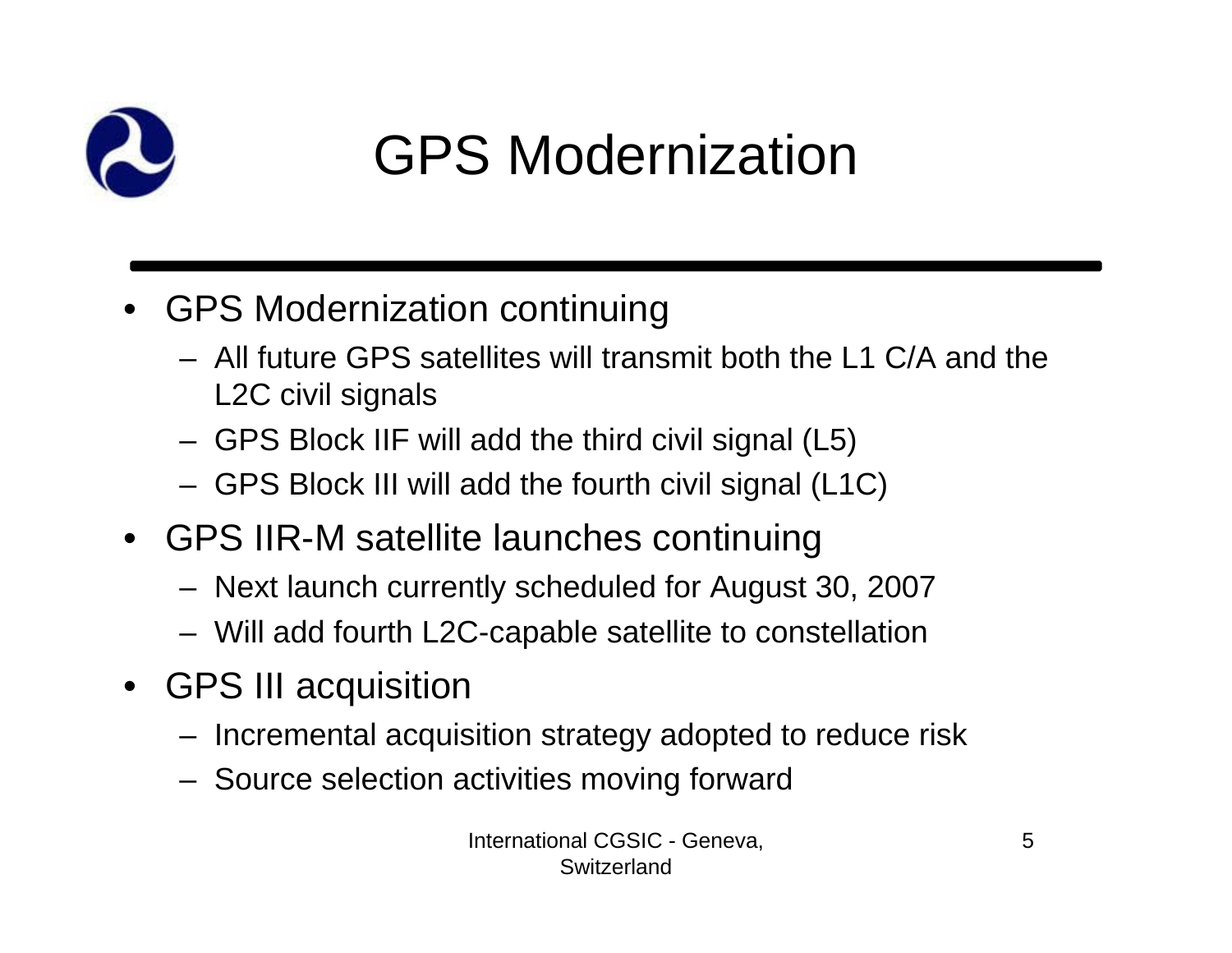

- • Wide Area Augmentation System (WAAS)
	- Expanding monitor stations into Canada and Mexico
		- Planned to complete by December 2008
	- Operational approval to 200' decision altitude (DA)
		- Technical feasibility established, implementation of the first LPV procedure to 200' DA planned for 2007
- • Nationwide Differential GPS (NDGPS)
	- DOT's Research and Innovative Technology Administration (RITA) assumed program sponsorship
	- Interagency Policy Implementation Team meetings ongoing
	- RITA assessing current and future requirements for NDGPS and developing recommendation for long term management plan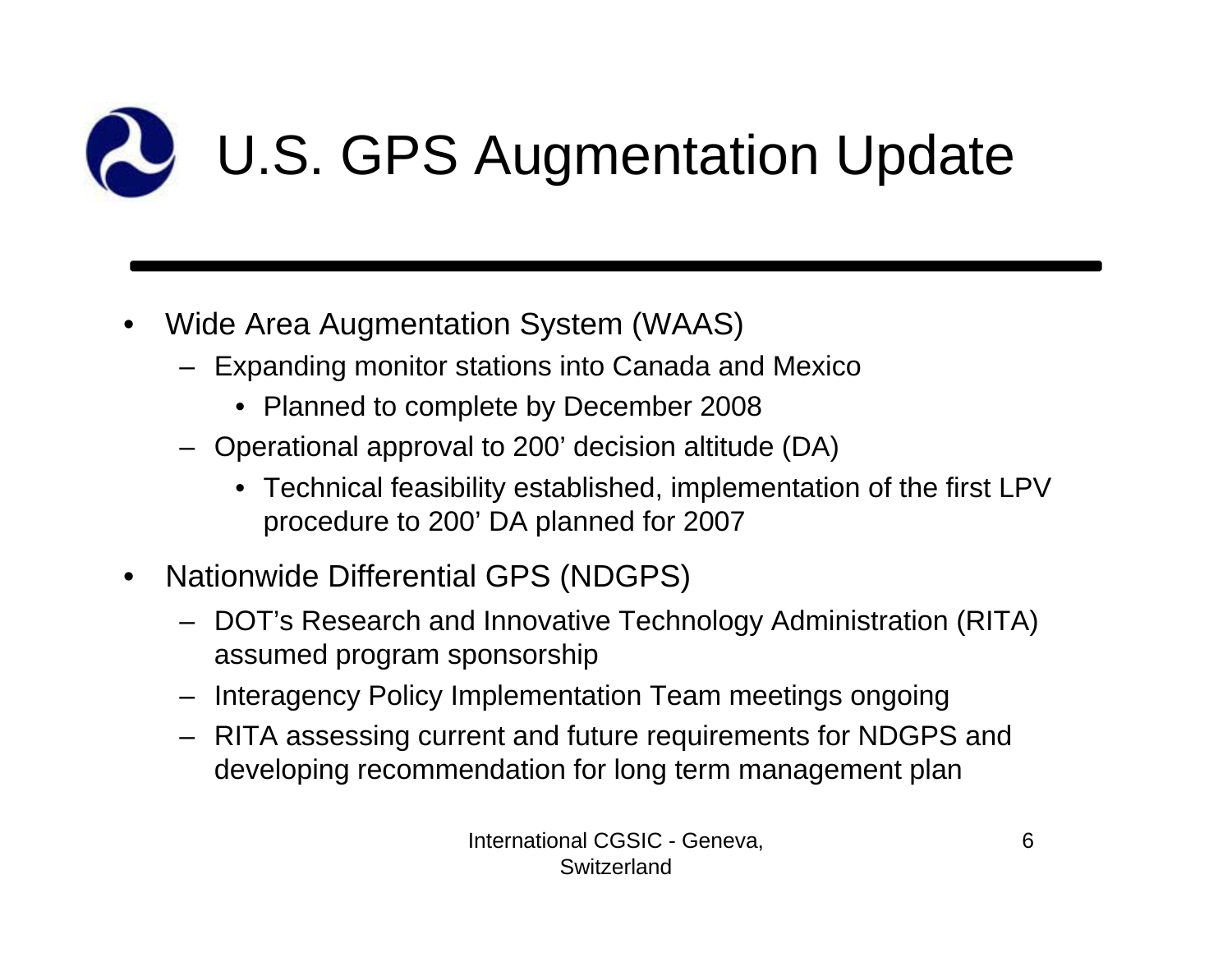

# Other PNT Activities

- PNT Architecture Effort Ongoing
	- Co-chaired by DOT/RITA and DoD/NSSO
	- Final report due this summer
- International GNSS Activities
	- GPS/Galileo cooperation making significant progress towards interoperability
	- GPS/GLONASS cooperation continuing
	- International Committee on GNSS
	- International GPS augmentations and regional PNT systems continue to expand
		- EGNOS, GRAS, GAGAN, MSAS, QZSS, etc.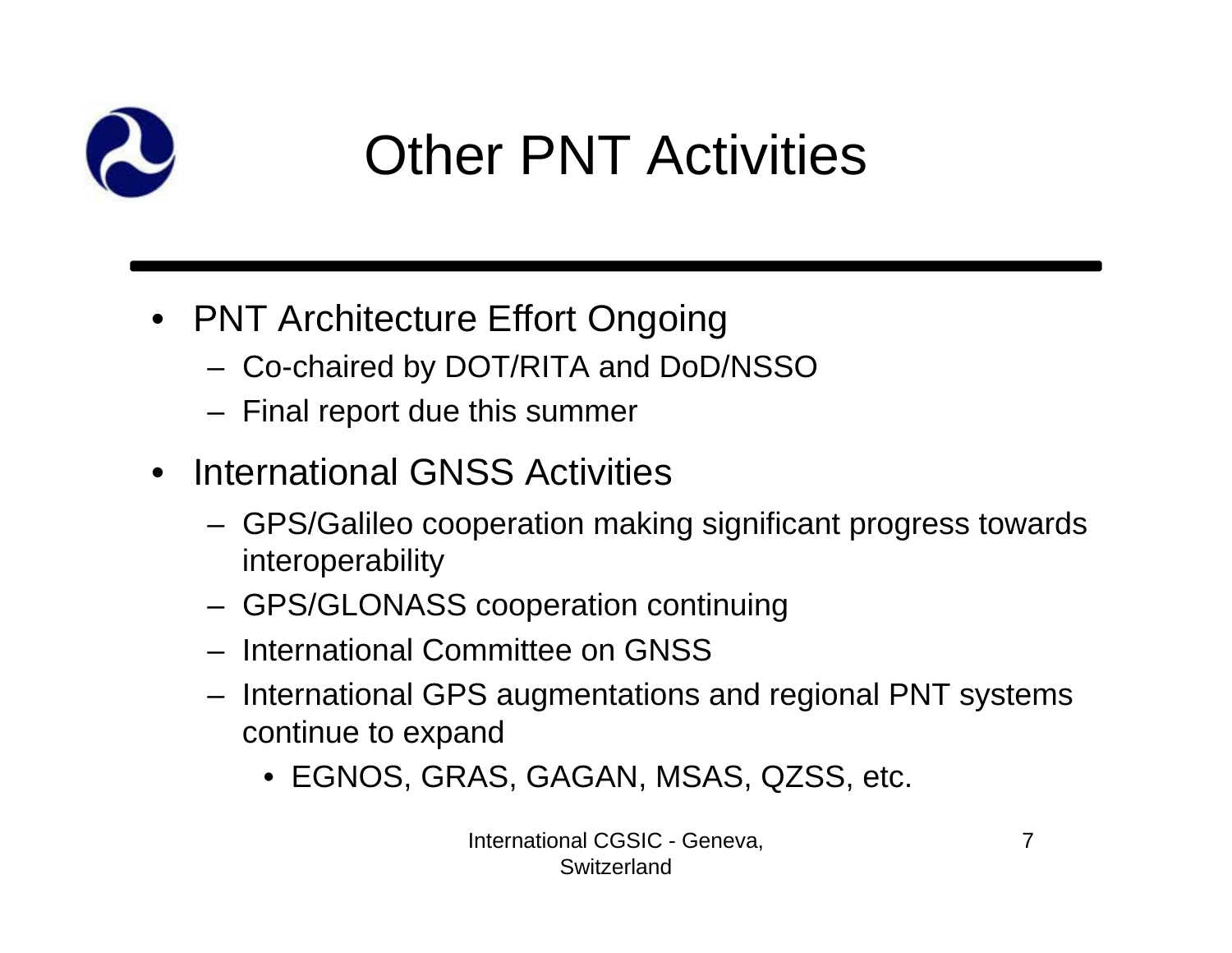

# Other PNT Activities (cont.)

- PNT vulnerability assessment updates underway
	- DHS Interference Detection and Mitigation Plan completed
	- DOT, in coordination with DHS reassessing GPS timing criticalities
	- GPS vulnerability assessment updates planned as well
- DOT Congestion Initiative
	- Secretarial effort to focus on utilizing new technologies and operating concepts to mitigate transportation congestion
	- Proof of concept demo planned for major U.S. metropolitan region
	- Strong PNT component envisioned
- Federal Radionavigation Planning
	- GPS SPS Performance Standard update in progress